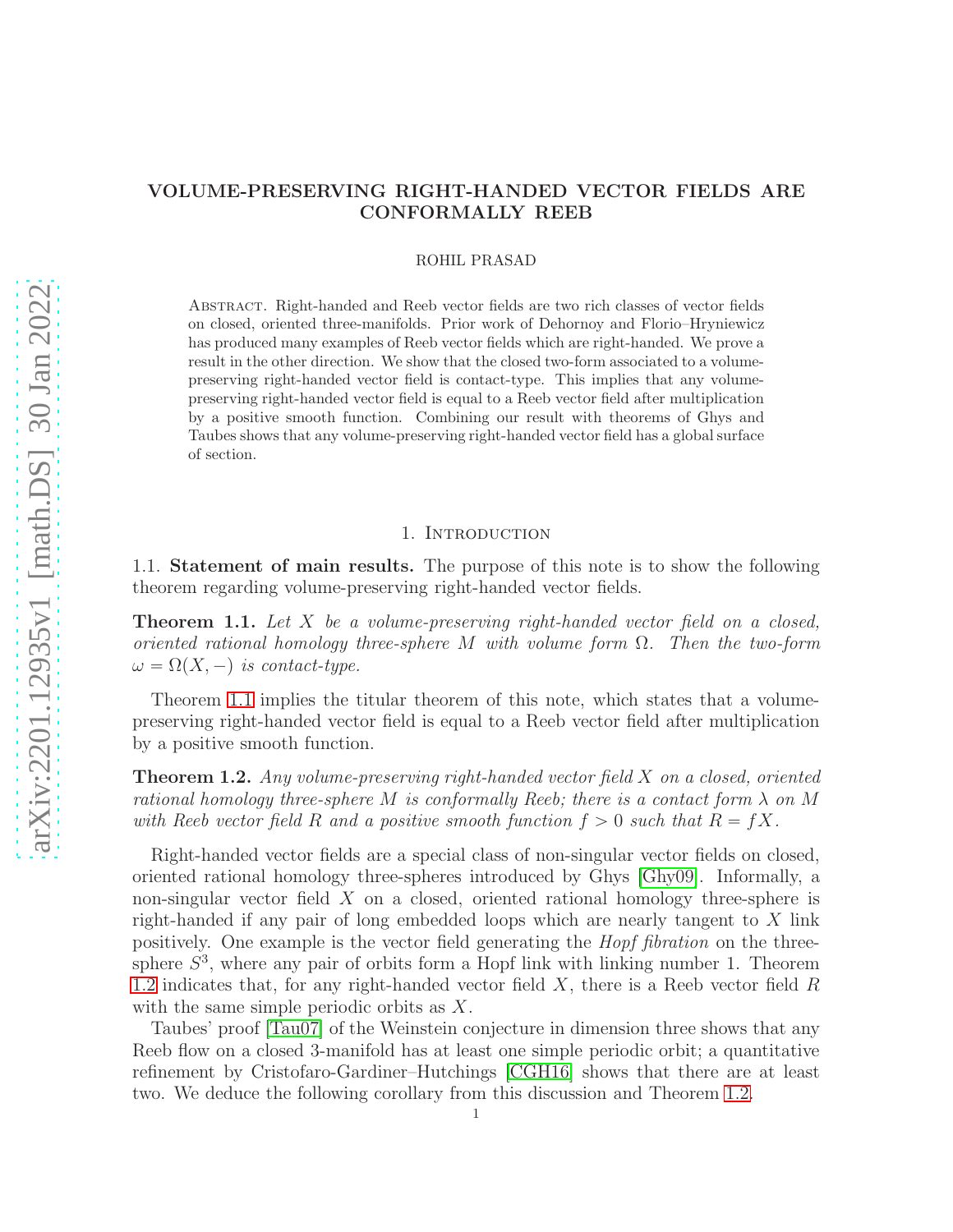<span id="page-1-3"></span>Corollary 1.3. Any volume-preserving right-handed vector field X on a closed, oriented rational homology three-sphere M has at least two simple periodic orbits.

Theorem [1.2](#page-0-1) is sharp in the sense that there are volume-preserving right-handed vector fields which are not Reeb vector fields; right-handed vector fields remain righthanded under conformal change while the same is not true for Reeb vector fields. As a concrete example, consider the Reeb vector field R on  $S^3 \subset \mathbb{R}^4$  associated to the standard Liouville contact form. The vector field R generates the Hopf fibration, so all of its orbits are periodic. Wadsley's theorem<sup>[1](#page-1-0)</sup> [\[Wad75\]](#page-12-2) shows that for any Reeb vector field on a closed, connected, oriented three-dimensional manifold, all of whose orbits are periodic, the orbits share a common period. We fix a positive function  $f$  on  $S^3$  such that the vector field  $X = fR$  has all of its orbits closed, but two periodic orbits have rationally independent minimal periods. Therefore, X cannot be a Reeb vector field, but it is right-handed because it is a multiple of the right-handed vector field R by a positive smooth function. It is also volume-preserving; if we write  $\Omega$  for the volume form on  $S^3$  then X preserves the volume form  $f^{-1}\Omega$ .

Right-handed vector fields are interesting from a dynamical perspective because they potentially admit an abundance of global surfaces of section. A global surface of section for a vector field X on a three-manifold M is a compact, embedded, oriented<sup>[2](#page-1-1)</sup> surface  $\Sigma$ with oriented boundary  $\partial \Sigma$  equal to a union of periodic orbits of X, such that  $\Sigma \backslash \partial \Sigma$  is transverse to X and at any point  $p \in M$  the forward and backward orbits of p under the flow of X both intersect  $\Sigma$ . The first return map for the surface of section  $\Sigma$  induces a diffeomorphism from  $\Sigma$  to itself, effectively reducing the study of the three-dimensional flow of  $X$  to the study of a two-dimensional surface diffeomorphism.

This has been used to great effect, for example, by Hofer–Wysocki–Zehnder [\[HWZ03\]](#page-12-3) and Cristofaro-Gardiner–Hutchings–Pomerleano [\[CGHP19\]](#page-11-1) to show that many Reeb flows have two or infinitely many periodic orbits. The general strategy is to show that the Reeb flow has a genus zero surface of section  $\Sigma$  with at least one boundary component (which relies on pseudoholomorphic curve techniques in both cases). Then the first return map of the Reeb flow induces an area-preserving diffeomorphism on  $\Sigma$ , and any periodic orbit of the Reeb flow either is a boundary component or induced by an periodic point in  $\Sigma$ . Then one can appeal to a theorem of Franks [\[Fra96\]](#page-12-4) showing that area-preserving maps of an annulus have zero or infinitely many periodic points, which given the above proves the desired result.

<span id="page-1-2"></span>**Theorem 1.4.** [\[Ghy09\]](#page-12-0) Let X be a right-handed vector field on a closed, oriented rational homology three-sphere M. Then any collection of periodic orbits of X bound a global surface of section.

We refer the reader to Dehornoy [\[Deh17\]](#page-11-2) and Florio–Hryniewicz [\[FH21\]](#page-12-5) for results demonstrating that certain geodesic and Reeb flows, respectively, are right-handed. An alternate proof of Theorem [1.4](#page-1-2) can also be found in  $[FH21,$  Appendix  $B$ . Corollary

<span id="page-1-0"></span><sup>&</sup>lt;sup>1</sup>The theorem is stated for geodesible vector fields, but all Reeb vector fields are geodesible.

<span id="page-1-1"></span><sup>2</sup>We follow the orientation conventions in [\[FH21,](#page-12-5) Remark 1.4]. The orientation on a global surface of section  $\Sigma$  is the one determined by the orientation of M and the co-orientation of  $\Sigma\backslash\partial\Sigma$  by X.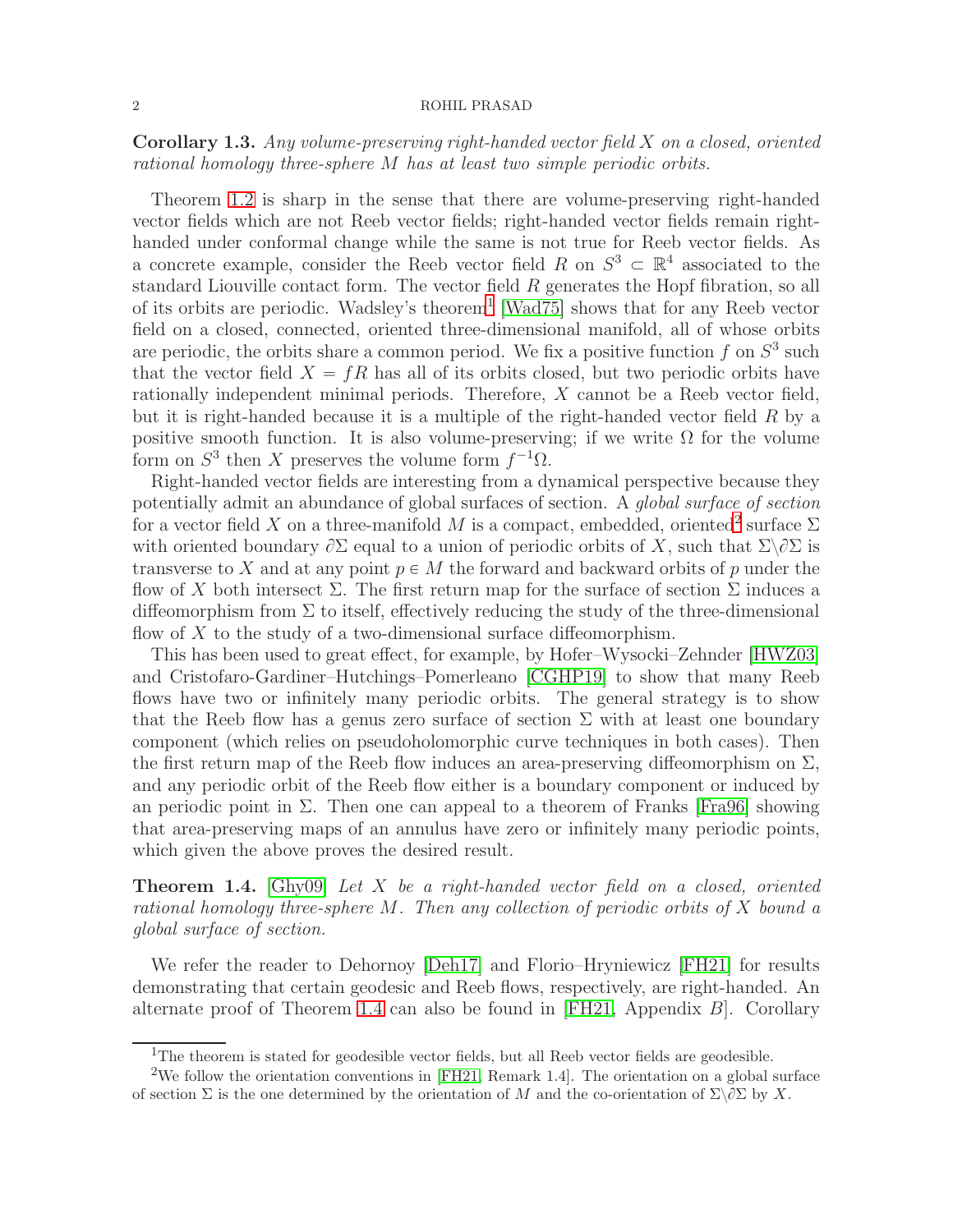[1.3](#page-1-3) and Theorem [1.4](#page-1-2) imply the unconditional existence of global surfaces of section for volume-preserving right-handed vector fields.

**Theorem 1.5.** Any volume-preserving right-handed vector field  $X$  on a closed, oriented rational homology three-sphere M with volume form  $\Omega$  admits a global surface of section.

1.2. Conventions and notation. For the rest of this note, we fix the following notation. Fix a closed, oriented rational homology three-sphere M equipped with a volume form  $\Omega$  of volume 1. Fix a smooth, non-singular volume-preserving vector field X with flow  $\{\phi^t\}_{t\in\mathbb{R}}$  and define the two-form  $\omega = \Omega(X, -)$ . An application of Cartan's formula to the identity  $L_X \Omega = 0$  shows that  $\omega$  is closed. We will at times abuse notation and regard the three-form  $\Omega$  as an X-invariant probability measure. Fix also the notation  $\mathcal{P}(X)$  for the space of X-invariant Borel probability measures, and fix a Riemannian metric g on M such that  $||X||_q \equiv 1$ . We do not require that the volume form associated to g is equal to  $\Omega$ .

1.3. Outline of proof. The strategy of the proof of Theorem [1.1](#page-0-0) is as follows. We will define, via a Hopf-type integral, a function  $Lk_{\omega}$  on the space of X-invariant probability measures. This is another version of the "linking number" of an invariant measure  $\mu$  and the volume form  $\Omega$  first introduced in [\[Ghy09\]](#page-12-0). We will show that if X is right-handed, then  $Lk_{\omega}(\mu)$  is positive for any X-invariant probability measure  $\mu$ . It is then immediate from McDuff's contact-type criterion [\[McD87\]](#page-12-6) that  $\omega$  is contact-type as desired.

1.4. Acknowledgements. I would like to thank my advisor, Helmut Hofer, as well as Julian Chaidez, Umberto Hryniewicz, and Georgios Kotsovolis for useful conversations regarding this work. This work is supported by the NSF under Award #DGE-1656466.

# 2. The Gauss linking form

<span id="page-2-0"></span>Our main technical tool will be the Gauss linking form, as introduced by Vogel [\[Vog03\]](#page-12-7). The Gauss linking form, which we denote by  $L$ , is a *double form* on the product manifold  $M \times M$ . The bundle of double forms

$$
\pi_L^*(\Lambda^*(T^*M))\otimes \pi_R^*(\Lambda^*(T^*M))
$$

over  $M \times M$  is the tensor product of the pullbacks of the bundle  $\Lambda^*(T^*M)$  of differential forms by the projections

$$
\pi_L, \, \pi_R : M \times M \to M.
$$

Any differential form  $\eta$  induces two distinct double forms  $\eta^L$  and  $\eta^R$ , constructed by pulling back  $\eta$  by  $\pi_L$  and  $\pi_R$  respectively. There are left and right exterior derivative operators  $d<sub>L</sub>$  and  $d<sub>R</sub>$  acting on double forms, as well as left and right Hodge star operators  $\star_L$  and  $\star_R$  induced by the Riemannian metric. The grading on  $\Lambda^*(T^*M)$ induces a bigrading on the bundle of double forms. The operators  $d<sub>L</sub>$  and  $d<sub>R</sub>$  have bidegree  $(1, 0)$  and  $(0, 1)$ .

Let G denote the Green's form of the Hodge Laplacian  $\Delta$  associated to the Riemannian metric. This is an integrable double form, smooth outside the diagonal and satisfying the pointwise bound

$$
\|\mathcal{G}_{p,q}\| \lesssim \text{dist}(p,q)^{-1},
$$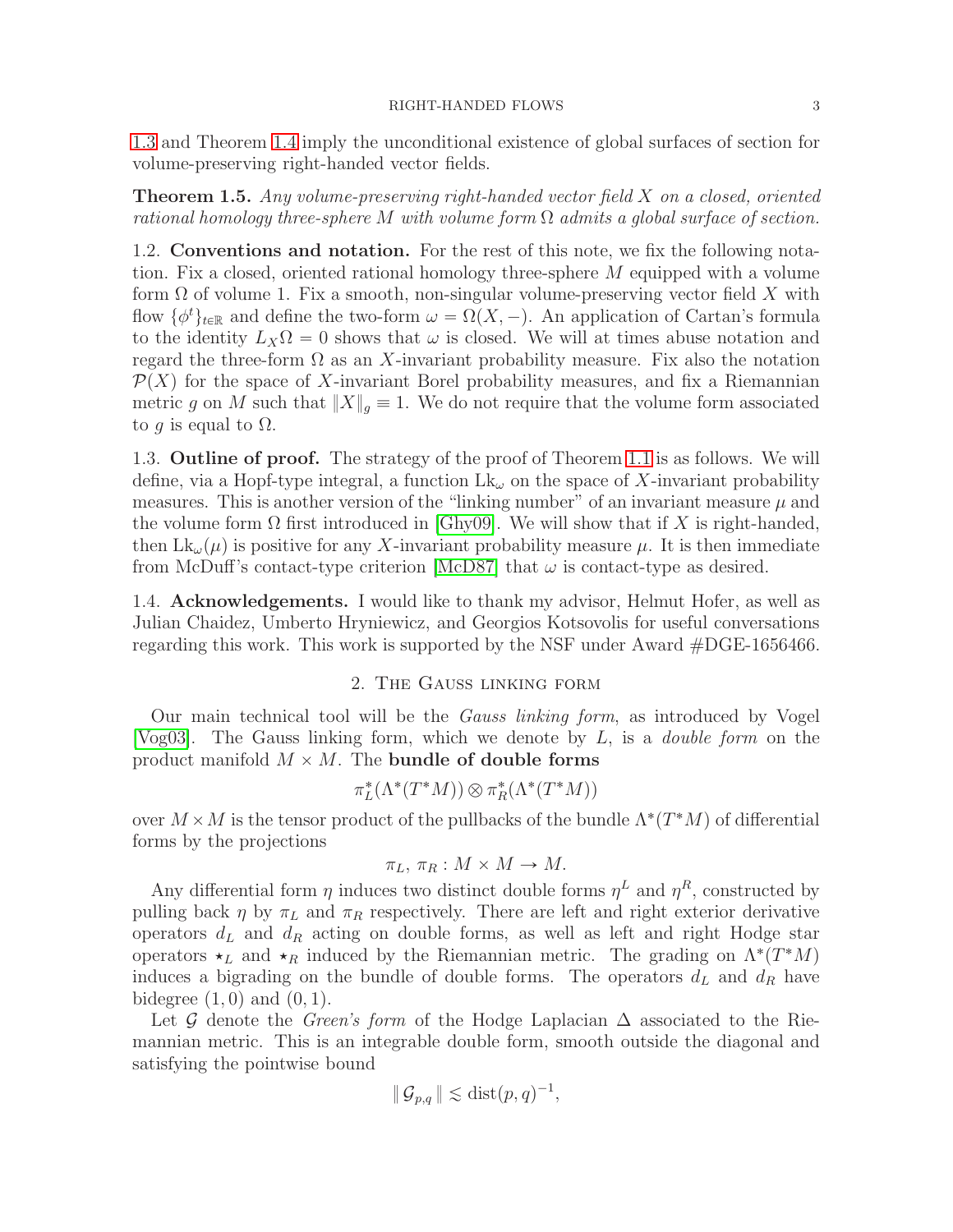such that for any differential form  $\beta$  the differential form

$$
\eta_p = \int_M \mathcal{G}_{p,q} \wedge \beta_q
$$

satisfies the equation  $\Delta \eta = \beta$ . An explicit construction, using the Riemannian distance function to construct a parametrix, is found in [\[dR84,](#page-11-3) Chapter V]. The *Gauss linking* form is defined by

<span id="page-3-3"></span>
$$
\mathcal{L} = \star_R d_R \mathcal{G}.
$$

It is immediate that  $\mathcal L$  is integrable and smooth outside of the diagonal in  $M \times M$ , satisfying the pointwise bound

$$
(1) \t\t\t  $\|\mathcal{L}_{p,q}\| \lesssim \text{dist}(p,q)^{-2}.$
$$

It will also be important to note the following behavior of  $\mathcal L$  with respect to the volume measure  $\Omega$ , which is also mentioned in [\[KV03\]](#page-12-8). Write  $\mathcal{L}\|_{R}$  for the norm of  $\mathcal L$  in the right factor, which in terms of local product coordinates  $(p, q)$  on  $M \times M$  is equal to a differential form in the  $p$ -coordinates which may have coefficients depending on both p and q. Then for each  $p \in M$  the differential form

$$
\int_M \|\mathcal{L}_{p,q}\|_R \Omega(q)
$$

exists and varies continuously in p. Next, we note the following technical property of the Gauss linking form  $\mathcal{L}$ , proved in [\[Vog03\]](#page-12-7).

<span id="page-3-0"></span>**Lemma 2.1.** [\[Vog03,](#page-12-7) Lemma 2] For any smooth one-form  $\eta$  on M there is a smooth function h on M such that for any  $p \in M$ ,

$$
\eta(p) - \int_M (d\eta)_q^R \wedge \mathcal{L}_{p,q} = dh(p).
$$

Lemma [2.1](#page-3-0) was used by Vogel to show that  $\mathcal L$  can be used to compute the linking number of two loops in M. It can be thought of as saying that  $\mathcal L$  is an "inverse" to the exterior derivative operator up to an error given by an exact form.

<span id="page-3-2"></span>**Lemma 2.2.** [\[Vog03,](#page-12-7) Theorem 3] Let  $\gamma_1$  and  $\gamma_2$  be a pair of disjoint, oriented embedded loops in M. Then the linking number link $(\gamma_1, \gamma_2)$  is equal to the integral

$$
\int_{\gamma_1\times\gamma_2} {\cal L}\,.
$$

The final property of the Gauss linking form we need is the boundedness of its integral on pairs of short geodesics.

<span id="page-3-1"></span>**Lemma 2.3.** Fix  $r_0 \leq \text{injrad}(g)/100$ . Then there is a constant  $C = C(g) > 0$  depending on the Riemannian metric such that for any pair of embedded geodesics  $\gamma_1$  and  $\gamma_2$  of length less than or equal to  $r_0$ , intersecting at most once,

$$
\big|\int_{\gamma_1\times\gamma_2}\mathcal{L}\big|\leqslant C.
$$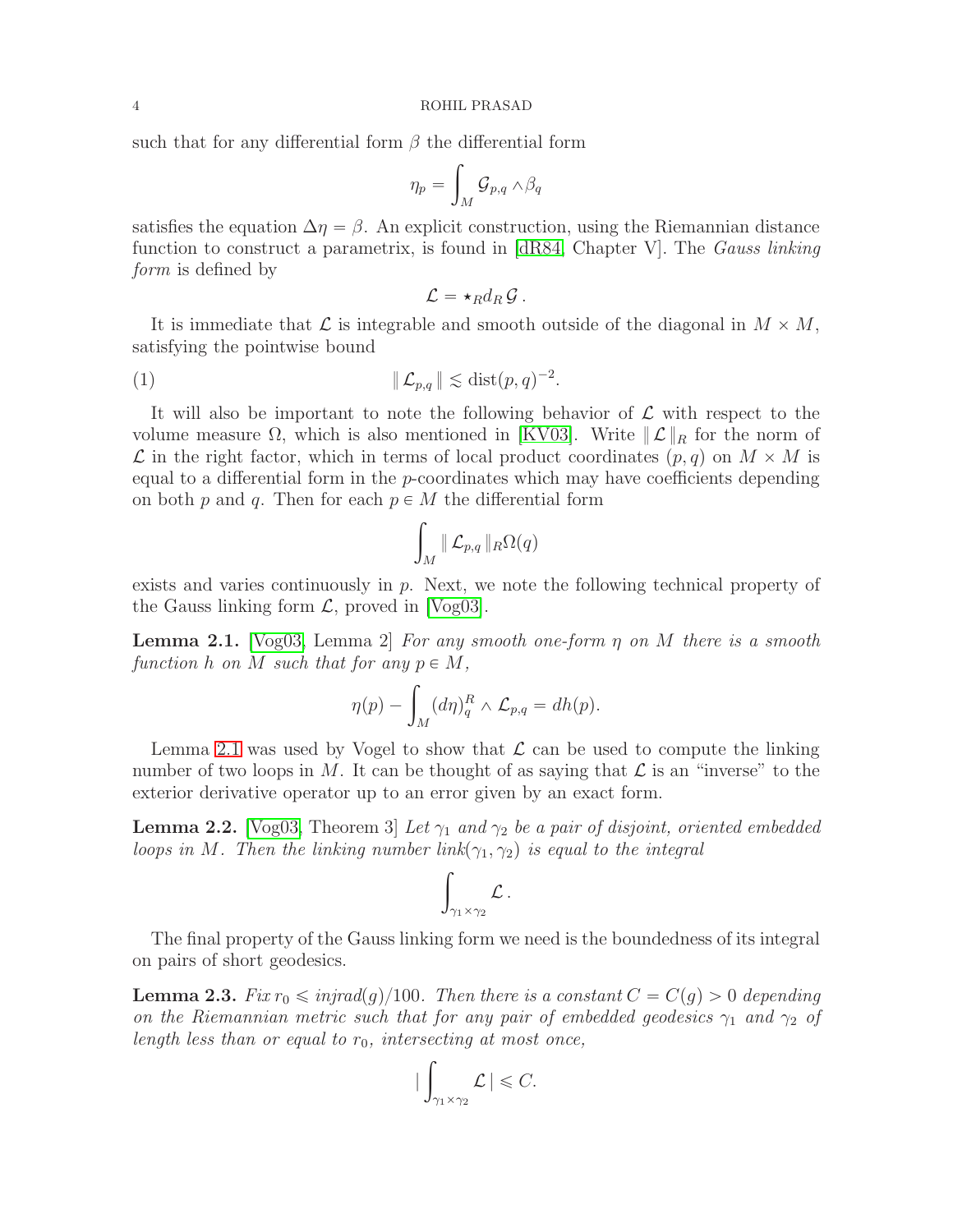## RIGHT-HANDED FLOWS 5

Lemma [2.3](#page-3-1) is stated less formally in the proof of [\[Vog03,](#page-12-7) Theorem 5], as well as in [\[AK21\]](#page-11-4). It follows from an explicit computation in the case where the Riemannian manifold  $(M, g)$  is  $\mathbb{R}^3$  with the Euclidean metric; the case of a general Riemannian metric on a closed 3-manifold can be reduced to the Euclidean case by taking geodesic normal coordinates. Our main application, Proposition [3.2](#page-5-0) below, will as a consequence of making some convenient assumptions on the Riemannian metric g require only the computation in the Euclidean case.

To illustrate the idea behind this computation for the reader, we discuss it in a simple case. When  $M = \mathbb{R}^3$  and g is the Euclidean metric, the Gauss linking form is the double form

(2) 
$$
\mathcal{L}_{p,q}(V,W) = \frac{1}{4\pi} \frac{\langle V, W \times (p-q) \rangle}{\|V-W\|^3}.
$$

The " $\times$ " symbol denotes in this case the cross product of vectors in  $\mathbb{R}^3$ . Let  $\gamma_1, \gamma_2$ :  $\mathbb{R} \to \mathbb{R}^3$  be two straight lines intersecting once. It follows that for any s and t, the vector  $\gamma_1(s) - \gamma_2(t)$  is a linear combination of  $\dot{\gamma}_1(s)$  and  $\dot{\gamma}_2(t)$ , from which it follows that

<span id="page-4-0"></span>
$$
\langle \dot{\gamma}_1(s), \dot{\gamma}_2(t) \times (\gamma_1(s) - \gamma_2(t)) \rangle \equiv 0
$$

which using [\(2\)](#page-4-0) implies that the integral of  $\mathcal L$  over the product of the two lines vanishes.

# 3. The linking of an invariant measure with the volume

3.1. The function  $Lk_{\omega}$ . For every X-invariant probability measure  $\mu \in \mathcal{P}(X)$ , choose a primitive  $\nu$  of  $\omega$  and define the quantity

$$
Lk_{\omega}(\mu) = \int_M \nu(X)d\mu.
$$

**Lemma 3.1.** For any  $\mu \in \mathcal{P}(X)$ , the quantity  $Lk_{\omega}(\mu)$  does not depend on the choice of primitive  $\nu$  of  $\omega$ .

*Proof.* Since M is a rational homology three-sphere, any two primitives  $\nu_1$  and  $\nu_2$  of  $\omega$ differ by an exact one-form df for  $f \in C^{\infty}(M)$ . Let  $\mu$  be an X-invariant probability measure. Since it is X-invariant, we find for any smooth function  $g : M \to \mathbb{R}$  that

$$
\int_M dg(X)d\mu = 0.
$$

We use this to show that the two versions of  $Lk_{\omega}$  for  $\nu_1$  and  $\nu_2$  coincide:

$$
\int_M (\nu_1(X) - \nu_2(X)) d\mu = \int_M df(X) d\mu = 0.
$$

<span id="page-4-1"></span>3.2. Right-handed vector fields. We now describe Ghys' notion of right-handedness of a non-singular vector field on a rational homology three-sphere. We use the definition given in [\[FH21,](#page-12-5) Section 2.2].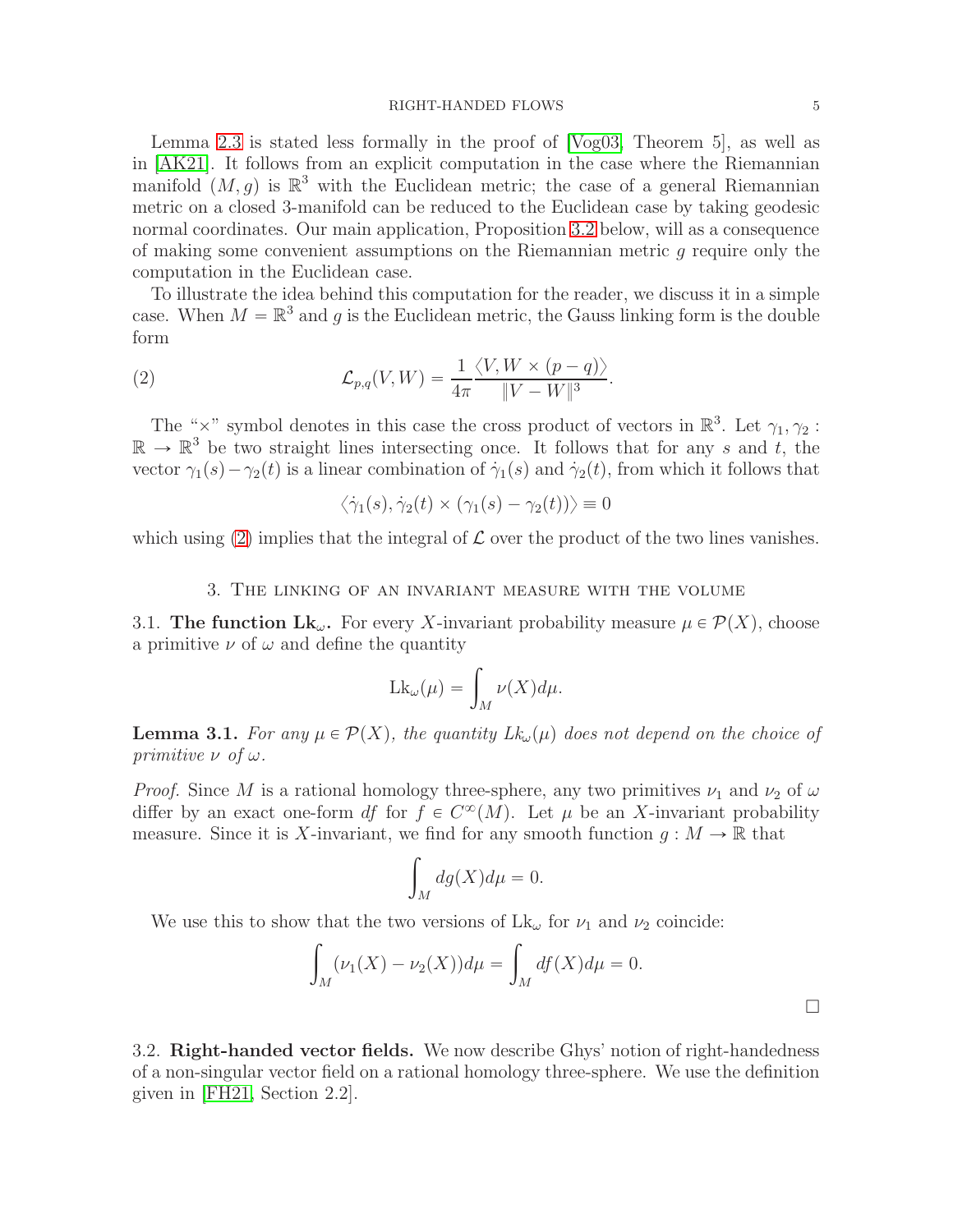Let Y be a non-singular smooth vector field on M. Denote the flow of Y by  $\{\psi^t\}_{t\in\mathbb{R}}$ . Denote the set of recurrent points of the flow of Y by  $\mathcal{R}(Y)$ . There is an associated measurable subset

$$
R(Y) = \{(p, q) \in \mathcal{R}(Y) \times \mathcal{R}(Y) \mid \psi^{\mathbb{R}}(p) \cap \psi^{\mathbb{R}}(q) = \varnothing\}
$$

of  $M \times M$ .

3.2.1. Positive linking of ergodic invariant measures. Fix any two ergodic measures  $\mu_1$ and  $\mu_2$  in  $\mathcal{P}(Y)$ . It follows by the ergodicity assumption and the definition of  $R(Y)$ that one of the following two conditions hold.

**Condition 1:**  $(\mu_1 \times \mu_2)(R) = 1$ . We define in this case the notion of **positive** linking of  $\mu_1$  and  $\mu_2$ . Fix  $(p, q) \in R(X)$  and let  $\mathcal{S}(p, q)$  denote the set of ordered pairs of monotonically increasing sequences  $(\{S_n\}, \{T_n\})$  such that  $S_n, T_n \to \infty$ ,  $\psi^{S_n}(p) \to p$ and  $\psi^{T_n}(q) \to q$ . For  $n \gg 1$  let  $\alpha_n = \sigma(\psi^{S_n}(p), p)$  and  $\beta_n = \sigma(\psi^{T_n}(q), q)$  be the shortest geodesic arcs from  $\psi^{S_n}(p)$  to p and from  $\psi^{T_n}(q)$  to q, respectively. For each n, fix  $C^1$ -small perturbations  $\hat{\alpha}_n$ ,  $\hat{\beta}_n$  of  $\alpha_n$  and  $\beta_n$ , respectively, so that the loops

$$
k(S_n, p) = \psi^{[0, S_n]}(p) \cup \hat{\alpha}_n
$$

and

$$
k(T_n, q) = \psi^{[0, T_n]}(q) \cup \hat{\beta}_n
$$

do not intersect. Define

$$
\text{link}_{-}(\psi^{[0,S_n]}(p), \psi^{[0,T_n]}(q)) = \liminf_{\hat{\alpha}_n \xrightarrow{C^1} \alpha_n, \hat{\beta}_n \xrightarrow{C^1} \beta_n} \text{link}(k(S_n, p), k(T_n, q))
$$

and

$$
\ell(p,q) = \inf_{(\{S_n\}, \{T_n\}) \in \mathcal{S}(p,q)} \liminf_{n \to \infty} \frac{1}{S_n T_n} \operatorname{link}_{-}(\psi^{[0,S_n]}(p), \psi^{[0,T_n]}(q)).
$$

We say that  $\mu_1$  and  $\mu_2$  are **positively linked** if there is a subset  $E \subset R(Y)$  of full  $(\mu_1 \times \mu_2)$ -measure such that  $\ell(p,q) > 0$  for every  $(p,q) \in E$ .

**Condition 2:**  $(\mu_1 \times \mu_2)(R) = 0$  and  $\text{supp}(\mu_1) \cup \text{supp}(\mu_2) = \gamma$  for some periodic orbit  $γ$ . We say  $μ_1$  and  $μ_2$  are **positively linked** if the periodic orbit  $γ$  has positive rotation number in a Seifert framing.

3.2.2. Definition of right-handedness. Given the definition of positive linking of pairs of ergodic measures above, we say that the vector field  $Y$  is **right-handed** if any pair of ergodic measures  $\mu_1$  and  $\mu_2$  is positively linked.

3.3.  $Lk_{\omega}$  is positive for right-handed vector fields. The aim of this subsection is to show the following proposition.

<span id="page-5-0"></span>**Proposition 3.2.** Let  $\mu \in \mathcal{P}(X)$  be any X-invariant probability measure. If the vector field X is right-handed then  $Lk_{\omega}(\mu) > 0$ .

We use Lemma [2.1](#page-3-0) to compute  $Lk_{\omega}$  in terms of the Gauss linking form. Let  $\mathcal L$  be the Gauss linking form from Section [2.](#page-2-0) For any pair of vector fields  $Y_1$  and  $Y_2$ , we will use the notation  $\mathcal{L}(Y_1, Y_2)$  to denote the contraction of the bidegree  $(1, 1)$  part of the double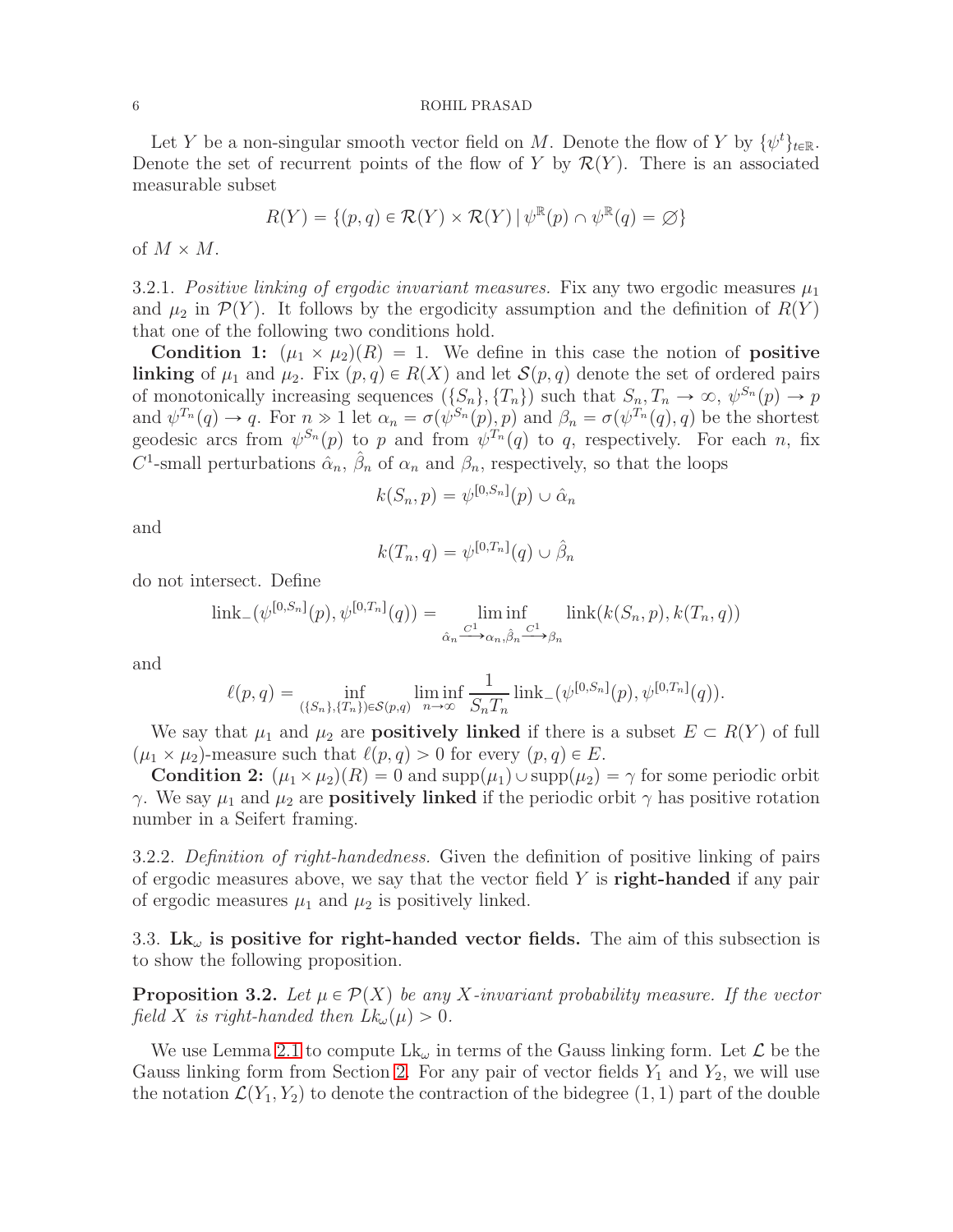form  $\mathcal L$  with  $Y_1$  and  $Y_2$ . Lemma [3.3](#page-6-0) is essentially contained in the work of Kotschick– Vogel [\[KV03\]](#page-12-8), using the correspondence between invariant measures  $\mu \in \mathcal{P}(X)$  and Ruelle-Sullivan cycles for X.

<span id="page-6-0"></span>**Lemma 3.3.** For any X-invariant probability measure  $\mu$ ,  $\mathcal{L}(X, X)$  is integrable with respect to the product measure  $d\mu \times \Omega$  and

$$
Lk_{\omega}(\mu) = \int_{M \times M} \mathcal{L}_{p,q}(X,X) (d\mu \times \Omega)(p,q).
$$

*Proof.* Observe that for any exact one-form dh, the fact that  $\mu$  is an invariant probability measure implies that

$$
\int_M dh(X)d\mu = 0.
$$

Then the lemma follows from Lemma [2.1:](#page-3-0)

$$
\begin{aligned} \mathrm{Lk}_{\omega}(\mu) &= \int_{M} (\iota_{X}\nu)_{p} d\mu(p) \\ &= \int_{M} \iota_{X} \big( \int_{M} \omega_{q} \wedge \mathcal{L}_{p,q} \big) d\mu(p) \\ &= \int_{M} \iota_{X} \big( \int_{M} \mathcal{L}_{p,q}(-,X) \Omega(q) \big) d\mu(p) \\ &= \int_{M} \big( \int_{M} \mathcal{L}_{p,q}(X,X) \Omega(q) \big) d\mu(p). \end{aligned}
$$

For any fixed  $p \in M$ , the function  $\mathcal{L}_{p,q}(X, X)$  is integrable with respect to the measure  $\Omega(q)$ . From what was said in Section [2,](#page-2-0) the function

$$
\int_M |\mathcal{L}_{p,q}(X,X)| \Omega(q)
$$

varies continuously in  $p$ . The lemma then follows from Fubini's theorem and the prior computation.  $\Box$ 

We are now equipped to prove Proposition [3.2.](#page-5-0) This will use the above computation, Tempelman's multiparameter pointwise ergodic theorem ([\[Tem72\]](#page-12-9), [\[Tem92,](#page-12-10) Chapter 6]), and the fact that the integral of the linking form computes linking numbers of loops. For the purposes of computation, we will assume that the Riemannian metric g takes on the following form. Fix some positive constant  $r_0 \ll 1$ . Write  $(B_{r_0}(0), g_{\text{Euc}})$  for the closed Euclidean ball in  $\mathbb{R}^3$  of radius  $r_0$ . Then we assume that there are isometric embeddings

$$
\iota_1, \iota_2 : (\overline{B}_{r_0}(0), g_{\text{Euc}}) \hookrightarrow (M, g)
$$

with disjoint images such that

$$
(\iota_i)_*(\partial_z) = X
$$

for  $i \in \{1, 2\}$ , where we write the coordinates on  $\mathbb{R}^3$  as  $(x, y, z)$ .

*Proof of Proposition [3.2.](#page-5-0)* Suppose X is right-handed. We will assume for the sake of contradiction that  $Lk_{\omega}(\mu) \leq 0$  for some  $\mu \in \mathcal{P}(X)$ . The proof then proceeds in 6 steps.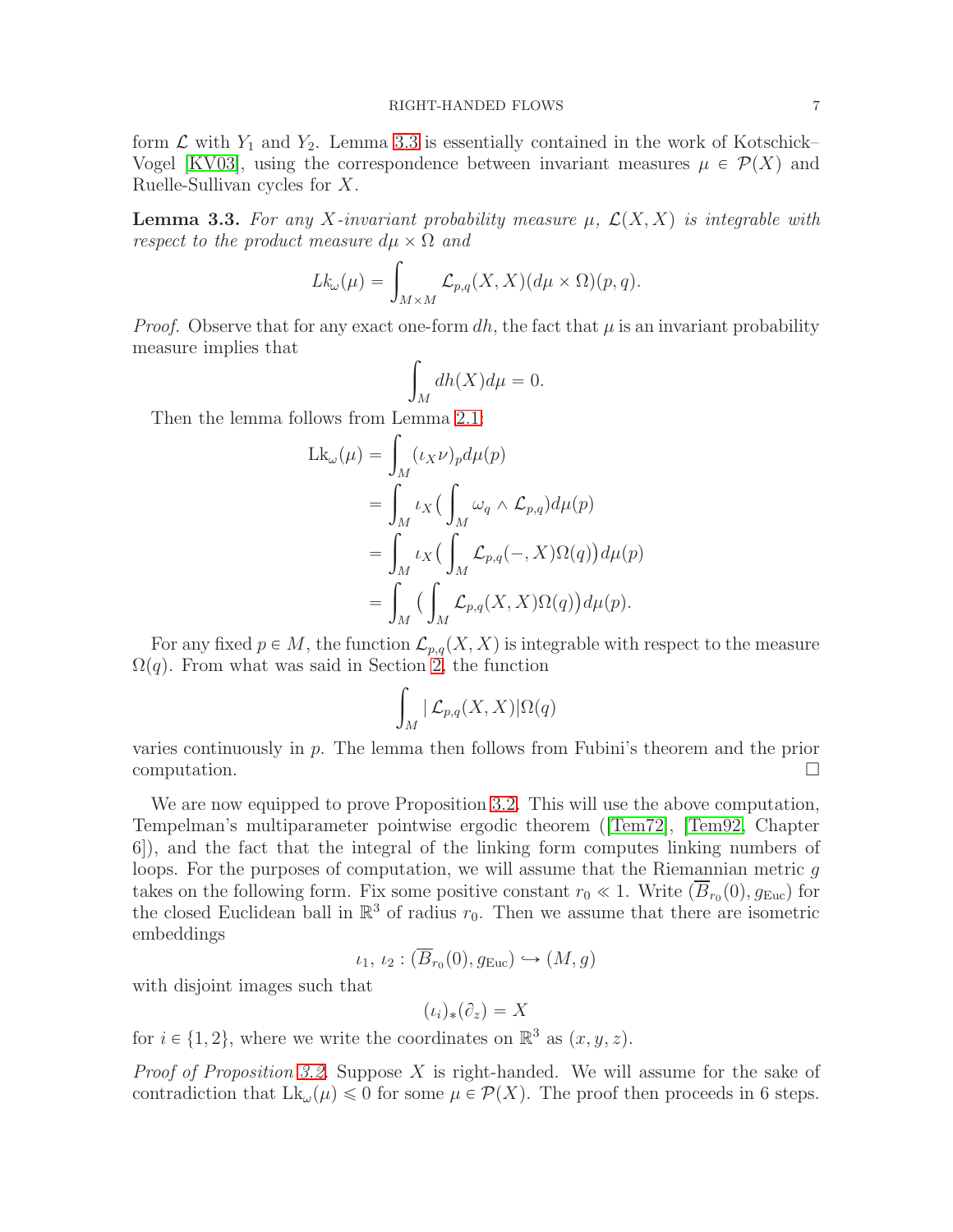**Step 1:** This step reduces the proposition to the case where  $\mu$  is ergodic. The ergodic decomposition theorem shows that if

$$
Lk_{\omega}(\mu) = \int_M \nu(X)d\mu \leq 0,
$$

for some  $\mu \in \mathcal{P}(X)$  then there must be some ergodic probability invariant measure  $\mu_*$ such that  $Lk_{\omega}(\mu_*)\leq 0$ . Therefore, we assume without loss of generality in the following steps that there is an *ergodic* measure  $\mu \in \mathcal{P}(X)$  such that  $L_{k_{\omega}}(\mu) \leq 0$  and derive a contradiction, which will prove the proposition. We will split up the proof into two cases and derive a contradiction in each case. The first case, which is the subject of Steps 2 through 5, assumes that  $\mu$  does not have support in a periodic orbit of X. The second case, which is the subject of Step 6, assumes that  $\mu$  is supported in a periodic orbit of X.

Step 2: Our assumptions and the computation from Lemma [3.3](#page-6-0) imply the inequality

$$
\int_{M\times M} \mathcal{L}_{p,q}(X,X)(d\mu \times \Omega)(p,q) \leq 0.
$$

It is also important to note that  $\mathcal{L}_{p,q}(X,X) \in L^1(M \times M; \mu \times \Omega)$ .

Step 3: Another application of the ergodic decomposition theorem to the inequality from the previous step produces an ergodic invariant probability measure  $\eta \in \mathcal{P}(X)$ such that  $\mathcal{L}_{p,q}(X,X) \in L^1(M \times M, \mu \times \eta)$  and

$$
\int_{M\times M} \mathcal{L}_{p,q}(X,X) (d\mu \times d\eta)(p,q) \leqslant 0.
$$

Write  $R = R(X)$  for the set introduced in Section [3.2.](#page-4-1) Since we are assuming that  $\mu$ does not have support contained in a periodic orbit, it follows that  $(\mu \times \eta)(R) = 1$ . Since X is right-handed the measures  $\mu$  and  $\eta$  are "positively linked" in the sense described in Condition 1 in Section [3.2.](#page-4-1) Tempelman's multiparameter pointwise ergodic theorem ( $[Tem72]$ ,  $[Tem92, Corollary 6.3.3]$ ) tells us that the pointwise limit

$$
\lim_{S,T \nearrow \infty} \frac{1}{ST} \int_{\phi^{[0,S]}(p) \times \phi^{[0,T]}(q)} \mathcal{L} = \int_{M \times M} \mathcal{L}_{p,q}(X,X) (d\mu \times d\eta)(p,q)
$$

exists almost everywhere. Here the notation " $\nearrow$ " indicates that S and T are taken to be monotonically increasing.

The prior inequality tells us that there is a Borel set  $E \subset M \times M$  such that  $(\mu \times$  $\eta(x) = 1$  and for any  $(p, q) \in E$ , the limit

$$
\lim_{S,T \nearrow \infty} \frac{1}{ST} \int_{\phi^{[0,S]}(p) \times \phi^{[0,T]}(q)} \mathcal{L}
$$

exists and is non-positive.

Step 4: In Steps 4 and 5, we use the inequality from Step 3 and the fact that the ergodic measures  $\mu$  and  $\eta$  are positively linked to derive a contradiction. Recall the quantity  $\ell(p,q)$  defined in Section [3.2.](#page-4-1) Since  $\mu$  and  $\eta$  are positively linked, we can choose a pair of points  $(p, q) \in E \cap R$  such that  $\ell(p, q) > 0$ . Moreover, we can assume without loss of generality that, after possibly shrinking  $r_0$  slightly,

$$
p=\iota_1(0)
$$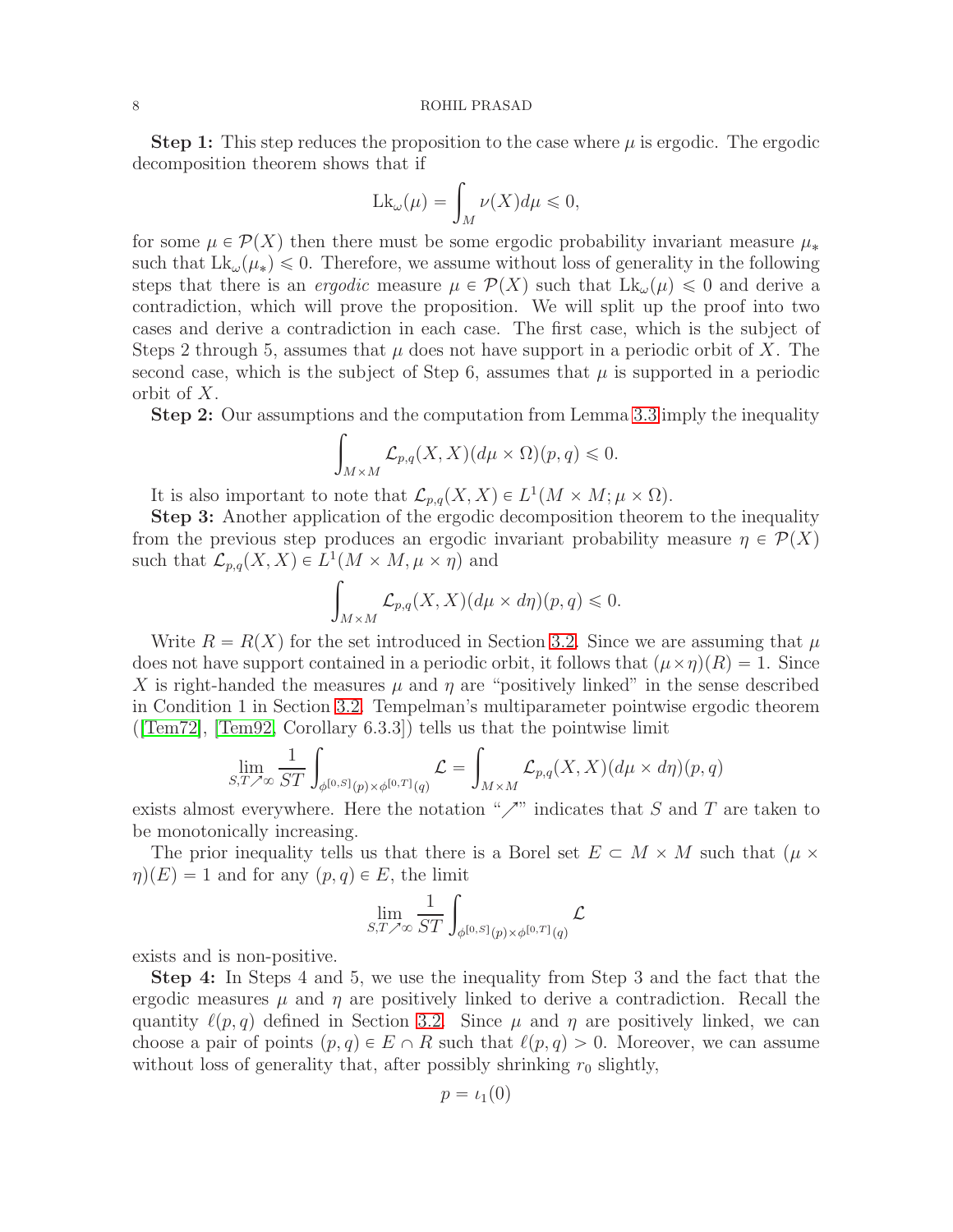and

<span id="page-8-0"></span>
$$
q=\iota_2(0)
$$

where  $\iota_1$  and  $\iota_2$  are the isometric embeddings of Euclidean balls  $(B_{r_0}(0), g_{\text{Euc}})$  fixed prior to the beginning of the proof of the proposition.

It follows from the prior step that for any pair  $(\{S_n\}, \{T_n\}) \in \mathcal{S}(p,q)$ , we have

(3) 
$$
\lim_{n \to \infty} \frac{1}{S_n T_n} \int_{\phi^{[0,S_n]}(p) \times \phi^{[0,T_n]}(q)} \mathcal{L} \leq 0.
$$

For any n, let  $\alpha_n$  and  $\beta_n$  be the shortest geodesic arcs from  $\phi^{S_n}(p)$  to p and from  $\phi^{T_n}(q)$  to q, respectively. Choose for any n small  $C^1$  perturbations  $\hat{\alpha}_n$  of  $\alpha_n$  and  $\hat{\beta}_n$  of  $\beta_n$  such that the loops  $k(S_n, p)$  and  $k(T_n, q)$  given by closing up the flow lines  $\phi^{[0, S_n]}(p)$ and  $\phi^{[0,T_n]}(q)$  by  $\hat{\alpha}_n$  and  $\hat{\beta}_n$  are disjoint. Then using the fact that  $\ell(p,q) > 0$ , then it follows for any *n* there is a constant  $\epsilon_n = \epsilon_n(p, q, \{S_n\}, \{T_n\}) > 0$  depending on *n*, the pair  $(p, q)$ , and the pair  $({S_n}, {T_n})$  such that if

$$
dist_{C^1}(\alpha_n, \hat{\alpha}_n) + dist_{C^1}(\beta_n, \hat{\beta}_n) \le \epsilon_n
$$

for every  $n$ , we find

$$
\liminf_{n \to \infty} \frac{1}{S_n T_n} \text{link}(k(S_n, p), k(T_n, q)) > 0.
$$

Observe by Lemma [2.2](#page-3-2) that for any  $n$ ,

<span id="page-8-1"></span>
$$
\text{link}(k(S_n, p), k(T_n, q)) = \int_{k(S_n, p) \times k(T_n, q)} \mathcal{L}.
$$

We conclude that

(4) 
$$
\liminf_{n \to \infty} \frac{1}{S_n T_n} \int_{k(S_n, p) \times k(T_n, q)} \mathcal{L} > 0
$$

where we continue to assume that the  $C<sup>1</sup>$  perturbations are taken to be of size at most  $\epsilon_n$  for any n.

<span id="page-8-4"></span>Subtracting [\(3\)](#page-8-0) from [\(4\)](#page-8-1) yields the inequality

(5) 
$$
\liminf_{n \to \infty} \frac{1}{S_n T_n} \left( \int_{\phi^{[0,S_n]}(p) \times \hat{\beta}_n} + \int_{\hat{\alpha}_n \times \phi^{[0,T_n]}(q)} + \int_{\hat{\alpha}_n \times \hat{\beta}_n} \right) \mathcal{L} > 0.
$$

We will derive a contradiction by showing that, for some suitable choice of pair  $(\{S_n\}, \{T_n\}) \in \mathcal{S}(p,q)$  and subsequent choice of approximations  $\hat{\alpha}_n$  and  $\hat{\beta}_n$ , there is some uniform constant  $C \geq 1$  such that

<span id="page-8-2"></span>(6) 
$$
\left| \int_{\phi^{[0,S_n]}(p) \times \hat{\beta}_n} \mathcal{L} \right| \leqslant CS_n,
$$

<span id="page-8-5"></span>(7) 
$$
\left| \int_{\hat{\alpha}_n \times \phi[0,T_n]} \mathcal{L} \right| \leq C T_n,
$$

<span id="page-8-3"></span>(8) 
$$
|\int_{\hat{\alpha}_n \times \hat{\beta}_n} \mathcal{L}| \leq C.
$$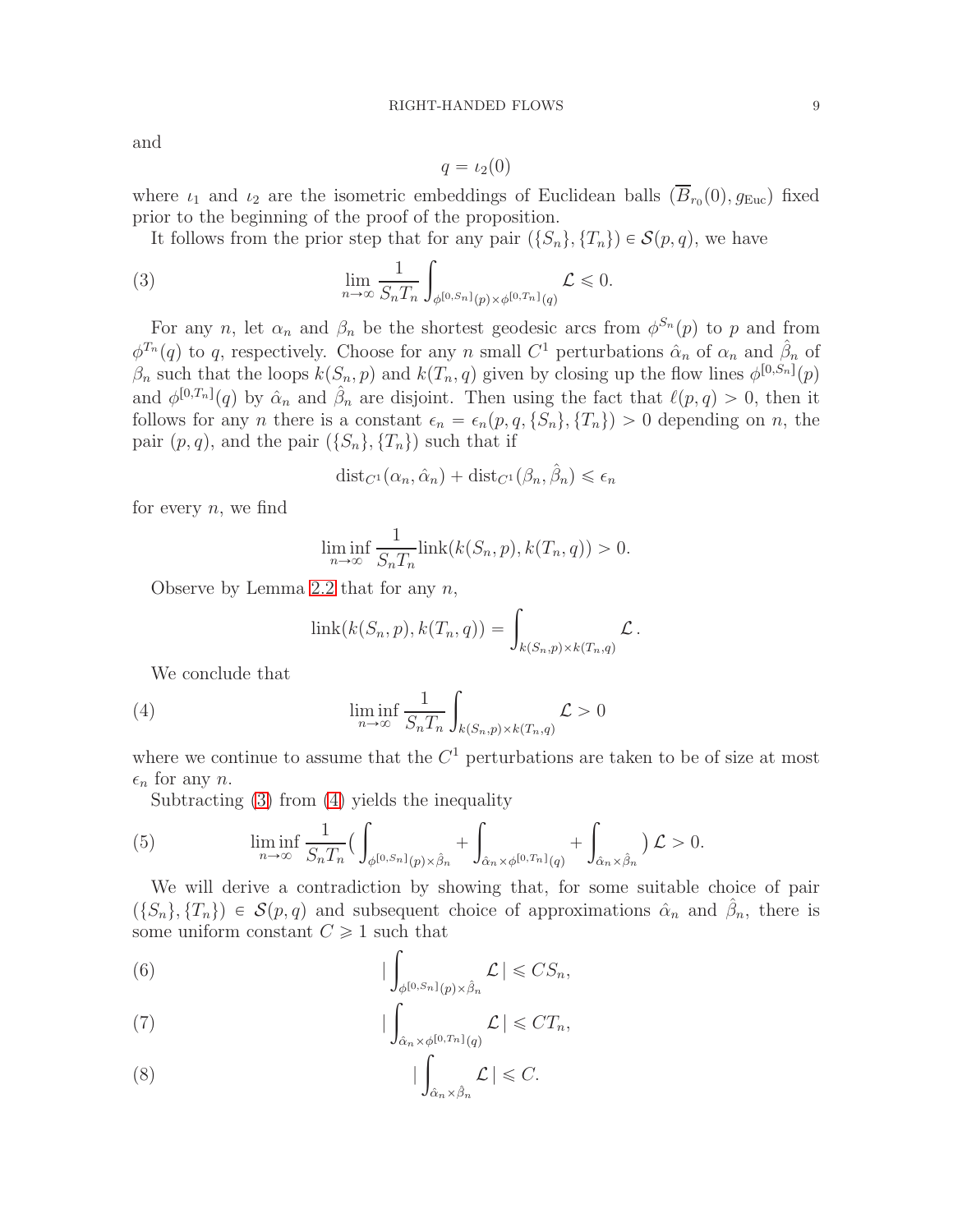The bounds [\(6](#page-8-2)[–8\)](#page-8-3) are incompatible with the inequality [\(5\)](#page-8-4), which leads to a contradiction and therefore a proof of the proposition in the case where the measure  $\mu$ is ergodic with support not contained in a periodic orbit. Note that the bound [\(8\)](#page-8-3) is straightforward using the pointwise bound [\(1\)](#page-3-3) for the linking form, since by definition for sufficiently large *n* the distance between  $\hat{\alpha}_n$  and  $\hat{\beta}_n$  is bounded below by dist $(p, q)/2$ .

Step 5: This step proves the inequality [\(6\)](#page-8-2). The argument for the inequality [\(7\)](#page-8-5) is identical after cosmetic changes, in particular replacing all uses of the embedding  $\iota_2$ with the embedding  $\iota_1$ .

Recall from the choice of  $(p, q)$  in Step 4 that there are isometric embeddings

$$
\iota_1, \iota_2 : (B_{r_0}(0), g_{\text{Euc}}) \hookrightarrow (M, g)
$$

such that

• 
$$
\iota_1(0) = p
$$
 and  $\iota_2(0) = q$ .

 $(k_i)_*(\partial_z) = X$  for  $i \in \{1, 2\}.$ 

For any positive  $r \le r_0$ , we write  $D_r = \{(x, y, 0) \in B_{r_0}(0) | |x|^2 + |y|^2 < r^2 \}$  for the open disk of radius r in the xy-plane. We now fix the pair  $(\{S_n\}, \{T_n\}) \in \mathcal{S}(p, q)$  to be such that for any n, the point  $\phi^{T_n}(q)$  lies in the embedded disk  $\iota_2(D_{r_0/4} \times \{0\})$ . For every *n*, write  $(x_n, y_n, 0)$  for the unique point in  $D_{r_0/4}$  such that

$$
\iota_2(x_n, y_n, 0) = \phi^{T_n}(q).
$$

It follows that the unique length-minimizing geodesic  $\beta_n$  from  $\phi^{T_n}(q)$  to q is the composition of  $\iota_2$  with the radial path

$$
t \mapsto ((1-t)x_n, (1-t)y_n, 0)
$$

for  $t \in [0, 1]$ . Let  $\gamma_n$  be any segment of the flow-line  $\phi^{[0, S_n]}(p)$  of length  $2r_0$ . If  $\gamma_n$  is disjoint from the image of the embedding  $\iota_2$ , it follows from the bound [\(1\)](#page-3-3) that the integral of the linking form on  $\gamma_n \times \beta_n$  is uniformly bounded in *n*:

$$
\big| \int_{\gamma_n \times \beta_n} \mathcal{L} \big| \lesssim 1.
$$

We now only need to bound the integral of  $\gamma_n \times \beta_n$  when  $\gamma_n$  is not disjoint from the image of  $i_2$ . To do so, it suffices to consider the case where  $\gamma_n$  is the composition of  $i_2$ with the curve

<span id="page-9-0"></span>
$$
t \mapsto (x, y, t)
$$

for  $t \in (-r_0, r_0)$  and some fixed  $(x, y, 0) \in D_{r_0/2}$ . This is because, in the coordinates given by  $\iota_2$ , the flow-lines of X are flow-lines of the coordinate vector field  $\partial_z$ .

Fix any  $(x, y, 0)$  in  $D_{r_0/2}$  and set  $\gamma_{x,y}$  to be the composition of  $\iota_2$  with the curve

<span id="page-9-1"></span>
$$
t \mapsto (x, y, t)
$$

for  $t \in (-r_0, r_0)$ . Since the metric is Euclidean in the image of the embedding  $\iota_2$ , both  $\gamma_{x,y}$  and  $\beta_n$  are short geodesics. We also observe that  $\gamma_{x,y}$  and  $\beta_n$  intersect at most once, at a right angle. It then follows from Lemma [2.3](#page-3-1) that the integral of  $\mathcal L$  over  $\gamma_{x,y} \times \beta_n$ is bounded independently of the choice of  $(x, y)$  or n:

(10) 
$$
\left| \int_{\gamma_{x,y} \times \beta_n} \mathcal{L} \right| \lesssim 1.
$$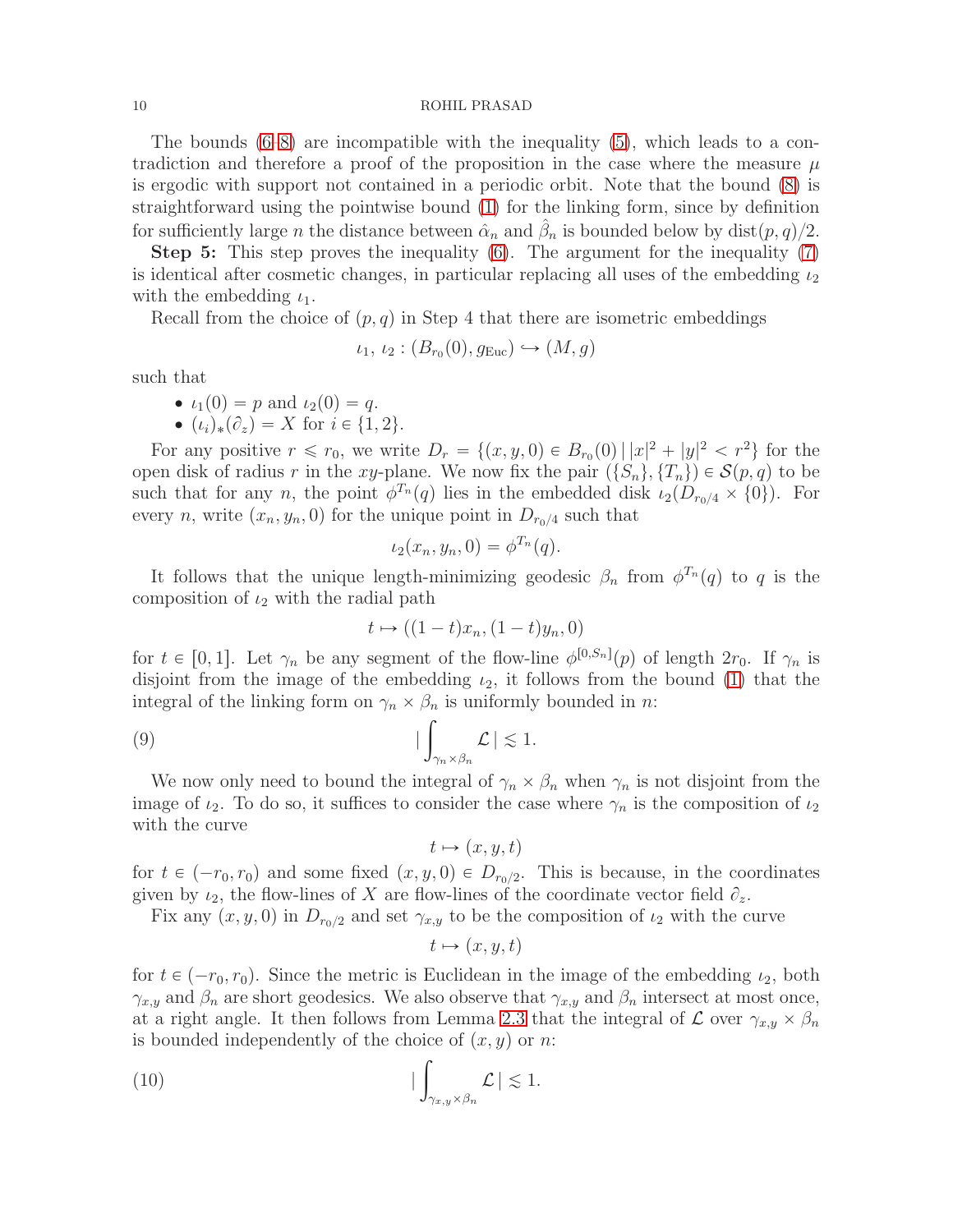The inequalities [\(9\)](#page-9-0) and [\(10\)](#page-9-1) suffice to show the inequality [\(6\)](#page-8-2). This is because the flow-line  $\phi^{[0,S_n]}$  is covered by  $\leq S_n$  segments of size  $2r_0$ . We split up the integral on the left-hand side of [\(6\)](#page-8-2) along this cover and deduce the desired inequality by application of [\(9\)](#page-9-0) or [\(10\)](#page-9-1) to the integral corresponding to each segment.

**Step 6:** We now address the case where  $\mu$  is ergodic and supported in a periodic orbit  $\gamma$  of the vector field X of minimal period  $S > 0$ . It follows that

$$
Lk_{\omega}(\mu) = \frac{1}{S} \int_{\gamma} \nu
$$

and, by our assumption,

$$
\int_{\gamma} \nu \leq 0
$$

where  $\nu$  is any primitive of  $\omega$ . Theorem [1.4](#page-1-2) implies that  $\gamma$  bounds a global surface of section  $\Sigma$ . The orientation on  $\Sigma$  inducing the orientation by X on  $\gamma$  coincides with the orientation induced by the ambient orientation on M and the co-orientation of  $\Sigma\gamma$  by X, see the convention in [\[FH21,](#page-12-5) Remark 1.4]. Then  $\Sigma$  is positively transverse to X at any point not on its boundary, and it follows that the two-form  $\omega$  is pointwise positive on the tangent plane at any non-boundary point of  $\Sigma$ . We then conclude using Stokes theorem the inequality

$$
0 < \int_{\Sigma} \omega = \int_{\gamma} \nu \leq 0
$$

and therefore arrive at a contradiction.

Remark 3.4. A more elegant proof of Proposition [3.2](#page-5-0) can be derived from the results of Ghys' original paper [\[Ghy09\]](#page-12-0) on right-handed vector fields. Ghys demonstrates the existence of a "universal linking form"  $\overline{\mathcal{L}}$ , a double form such that

- $\bullet \ \overline{\mathcal{L}} = \mathcal{L} + d_L d_R f$ , where f is some smooth function on  $M \times M$ .
- The function  $\overline{\mathcal{L}}(X, X)$  is smooth and pointwise positive on the complement of the diagonal in  $M \times M$ .

Then Proposition [3.2](#page-5-0) is immediate from the properties of  $\overline{\mathcal{L}}$  and the computation in Lemma [3.3.](#page-6-0) We present a different proof above to avoid delving into the details of Ghys' linking form for invariant measures. We also note that, following the approach of Kotschick–Vogel [\[KV03\]](#page-12-8), one should be able to show that the linking number  $Lk_{\omega}(\mu)$ is equal to  $Lk_{Ghys}(\mu, \Omega)$ , where we use  $Lk_{Ghys}$  to denote Ghys' linking form. This would provide a third proof of Proposition [3.2,](#page-5-0) since by definition  $Lk_{Ghus}(\mu, \Omega) > 0$  when the vector field X is right-handed.

# 4. Proof of Theorems [1.1](#page-0-0) and [1.2](#page-0-1)

We will use McDuff's contact-type criterion [\[McD87\]](#page-12-6) to deduce Theorem [1.1,](#page-0-0) and as a consequence Theorem [1.2.](#page-0-1) The two-form  $\omega$  on M is said to be **contact-type** if there is a primitive  $\nu$  such that  $\nu \wedge \omega > 0$ . The contact-type criterion gives a condition on the structure boundaries of X for  $\omega$  to be contact-type. A **structure boundary**<sup>[3](#page-10-0)</sup> is a

<span id="page-10-0"></span><sup>&</sup>lt;sup>3</sup>These are typically called **structure cycles**, but since  $M$  is a rational homology 3-sphere every structure cycle is a structure boundary.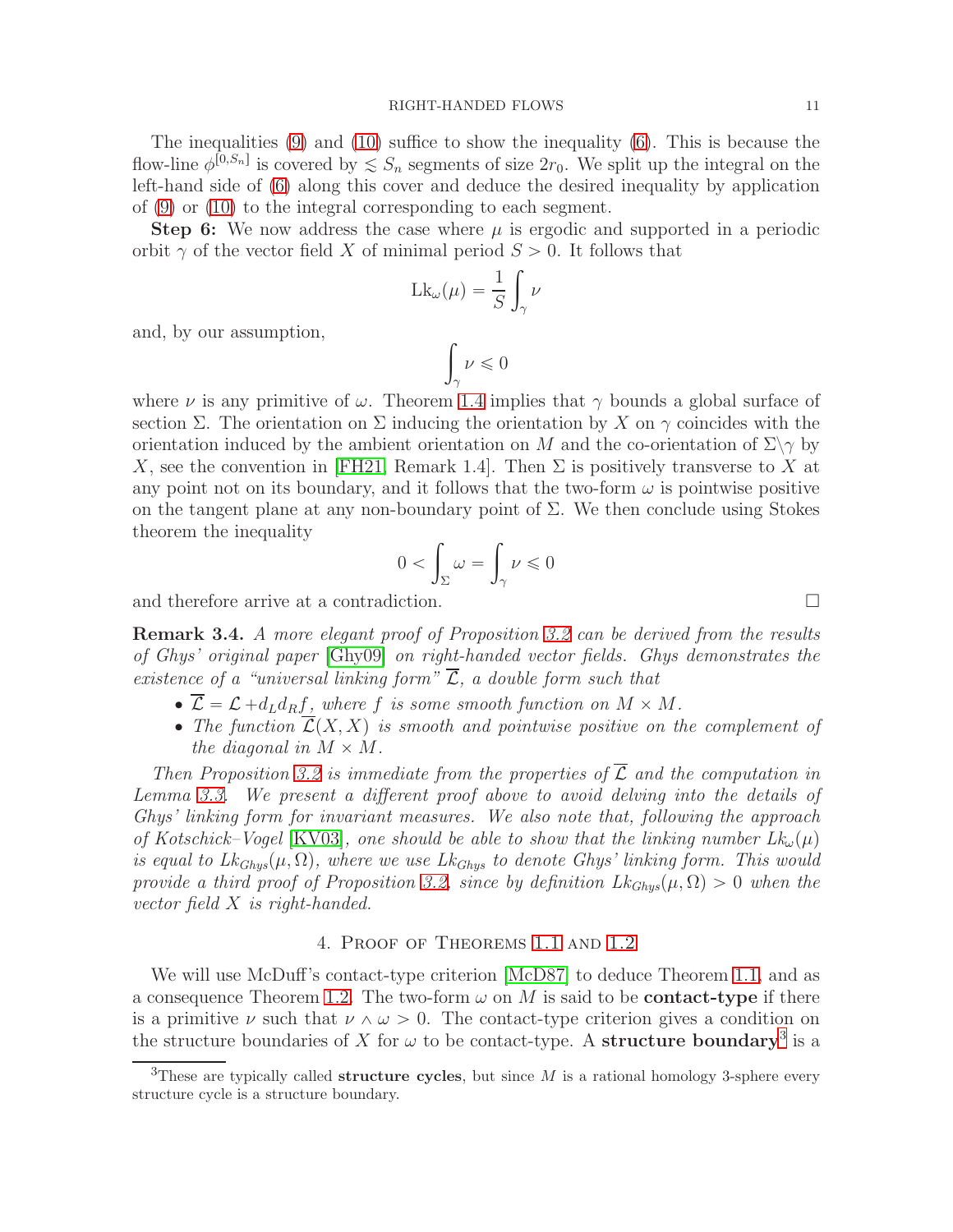1-dimensional current  $X \otimes \mu$ , where  $\mu$  is an X-invariant measure, defined by

$$
(X \otimes \mu)(\alpha) = \int_M \alpha(X) d\mu
$$

where  $\alpha$  is any smooth 1-forms. Then McDuff's contact-type criterion states that  $\omega$ is contact-type if and only if there is a primitive  $\nu$  of  $\omega$  such that for any structure boundary  $X \otimes \mu$ , we have

$$
(X \otimes \mu)(\nu) \neq 0.
$$

Observe that since  $\mu$  is an X-invariant measure, this criterion does not depend on the choice of primitive  $\nu$ . Indeed by definition we have

$$
(X\otimes\mu)(\nu) = \mathrm{Lk}_{\omega}(\mu).
$$

Therefore, McDuff's contact-type criterion in our setting can be phrased as the following theorem.

<span id="page-11-5"></span>**Theorem 4.1.** [\[McD87\]](#page-12-6) Let X be a non-singular volume-preserving vector field on a closed, oriented rational homology three-sphere M with volume form  $\Omega$ . Then the two-form  $\omega = \Omega(X, -)$  is contact-type if and only if  $Lk_{\omega}(\mu) \neq 0$  for any X-invariant probability measure  $\mu$ .

We now finish the proofs of Theorems [1.1](#page-0-0) and [1.2.](#page-0-1)

*Proof of Theorem [1.1.](#page-0-0)* Combine Proposition [3.2](#page-5-0) and Theorem [4.1.](#page-11-5)

*Proof of Theorem [1.2.](#page-0-1)* Theorem [1.1](#page-0-0) shows that  $\omega$  is contact-type. Therefore, it admits a primitive  $\nu$  such that  $\nu \wedge \omega > 0$ . The Reeb vector field R of  $\nu$  is the unique vector field such that

$$
\nu(R) \equiv 1 \qquad \qquad \omega(R, -) \equiv 0.
$$

Observe that since  $\nu \wedge \omega > 0$ , the smooth function  $\nu(X)$  is everywhere positive. If we set  $f = \nu(X)^{-1}$ , we compute

$$
\nu(fX) \equiv 1 \qquad \qquad \omega(fX, -) \equiv 0.
$$

It follows that  $R = fX$  as desired.

### **REFERENCES**

- <span id="page-11-4"></span>[AK21] Vladimir I. Arnold and Boris A. Khesin. Topological methods in hydrodynamics, volume 125 of Applied Mathematical Sciences. Springer, Cham, [2021] ©2021. Second edition [of 1612569].
- <span id="page-11-0"></span>[CGH16] Daniel Cristofaro-Gardiner and Michael Hutchings. From one Reeb orbit to two. J. Differential Geom., 102(1):25–36, 2016.
- <span id="page-11-1"></span>[CGHP19] Dan Cristofaro-Gardiner, Michael Hutchings, and Daniel Pomerleano. Torsion contact forms in three dimensions have two or infinitely many Reeb orbits. Geom. Topol., 23(7):3601–3645, 2019.
- <span id="page-11-2"></span>[Deh17] Pierre Dehornoy. Which geodesic flows are left-handed? Groups Geom. Dyn., 11(4):1347– 1376, 2017.
- <span id="page-11-3"></span>[dR84] Georges de Rham. Differentiable manifolds, volume 266 of Grundlehren der mathematischen Wissenschaften [Fundamental Principles of Mathematical Sciences]. Springer-Verlag, Berlin, 1984. Forms, currents, harmonic forms, Translated from the French by F. R. Smith, With an introduction by S. S. Chern.